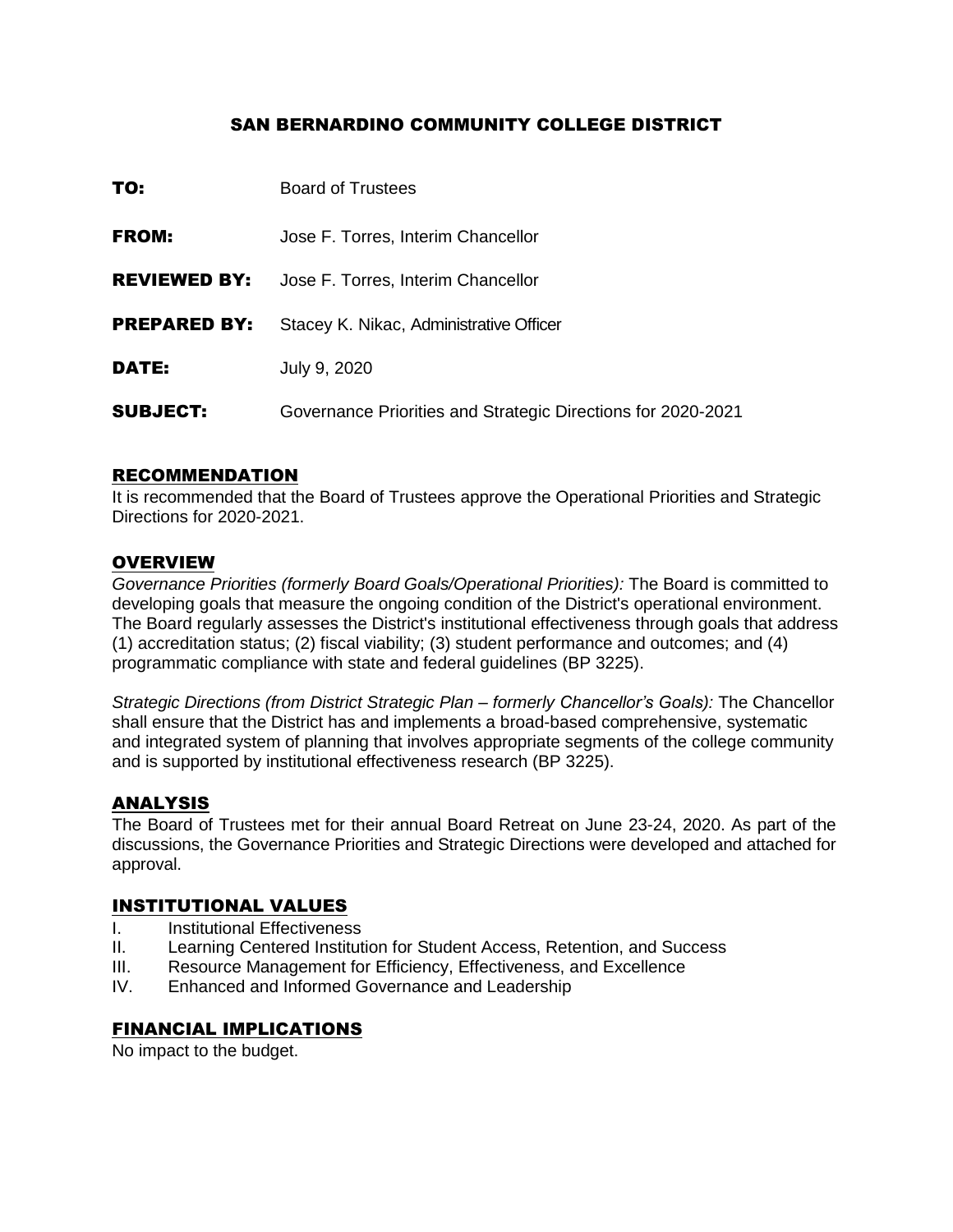

# **2020-2021 GOVERNANCE PRIORITIES**

In order for the Board to support the Strategic Directions and Institutional Values, the board will hold itself accountable for the following board activities. They will be a focus of Board inquiry, discussion, and operational priorities.

- Continue participation in the California Community Colleges Trustee Fellowship and adopt the Aspen Institute College Excellence Model.
- The Board will continue engaging in a continuous process of training and development.
- The Board will continue informing the local community about District offerings, needs, and issues.